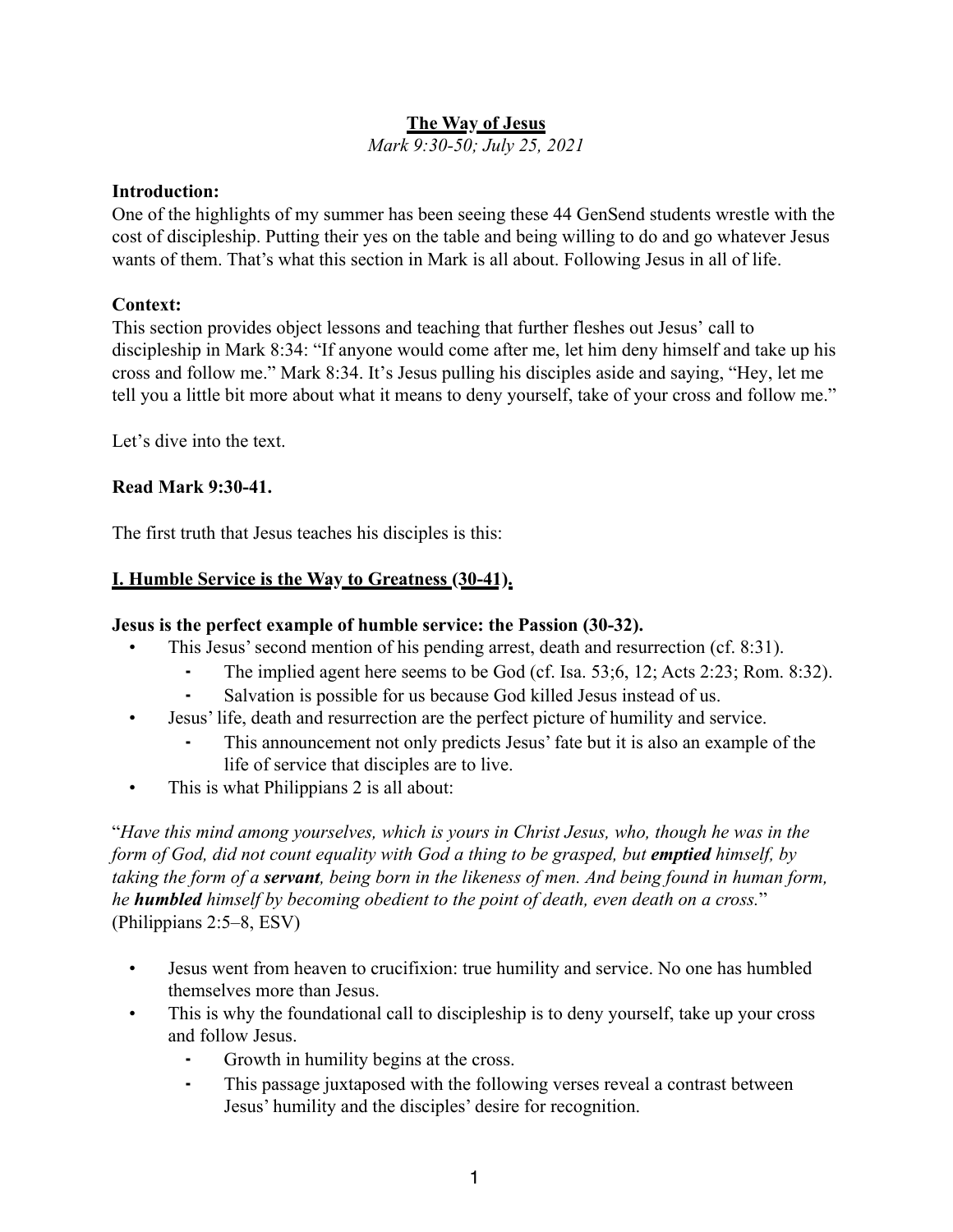- Humility defined:
	- ⁃ "A truly gospel humble person is not a self-hating person or a self-loving person, but a self-forgetful person" (Tim Keller).
	- ⁃ Humility is not thinking less of yourself but thinking of yourself less and Jesus more.

### **Jesus' Teaching and Object Lesson on True Greatness (33-37).**

- So when they arrive at Capernaum, they gather in the house (possibly Peter's; cf. Mark 1:29) and Jesus asks them: "What were you discussing on the way?"
	- Why were they discussing greatness?
		- ⁃ Possibly it was sparked by Jesus selecting Peter, James and John for the trip up the mountain, leaving the others frustrated.
		- ⁃ This could have been even more heightened after their humiliation over the failed exorcism.
		- ⁃ It's possible they are also wondering who will take the leader after Jesus' death.
	- Did Jesus just happen to overhear their conversation?
	- Did Jesus, being fully God, know what they were discussing?
	- Their silence is telling. They are probably full of guilt and shame.
	- What's clear is that they have remained deaf to what Jesus has taught them about true greatness (cf. 8:34-35).
- "If anyone would be first, he must be last of all and servant of all"
	- Jesus doesn't criticize their pursuit of greatness. Why?
		- God created us to pursue greatness and significance; to make our lives count.
		- Jesus is just redefing true greatness.
	- ⁃ But this longing is distorted by sin:
		- Pride: we want to be known as great. Our joy comes from others praising us.
			- Are you upset if you are not praised for your service or work?
		- ⁃ Arrogance: we want to be greater than someone else. Our joy comes from thinking we are greater than others.
			- ⁃ Do you seek credit for what others have done?
			- ⁃ Do you think you have something valuable to say about almost everything?
		- ⁃ Pride must be crushed:
			- ⁃ "*When pride comes, then comes disgrace, but with the humble is wisdom.*" (Proverbs 11:2, ESV)
			- ⁃ "*But he gives more grace. Therefore it says, "God opposes the proud but gives grace to the humble."*" (James 4:6, ESV)
	- So what is true greatness?
		- It's the willingness to be last as opposed to being first while others are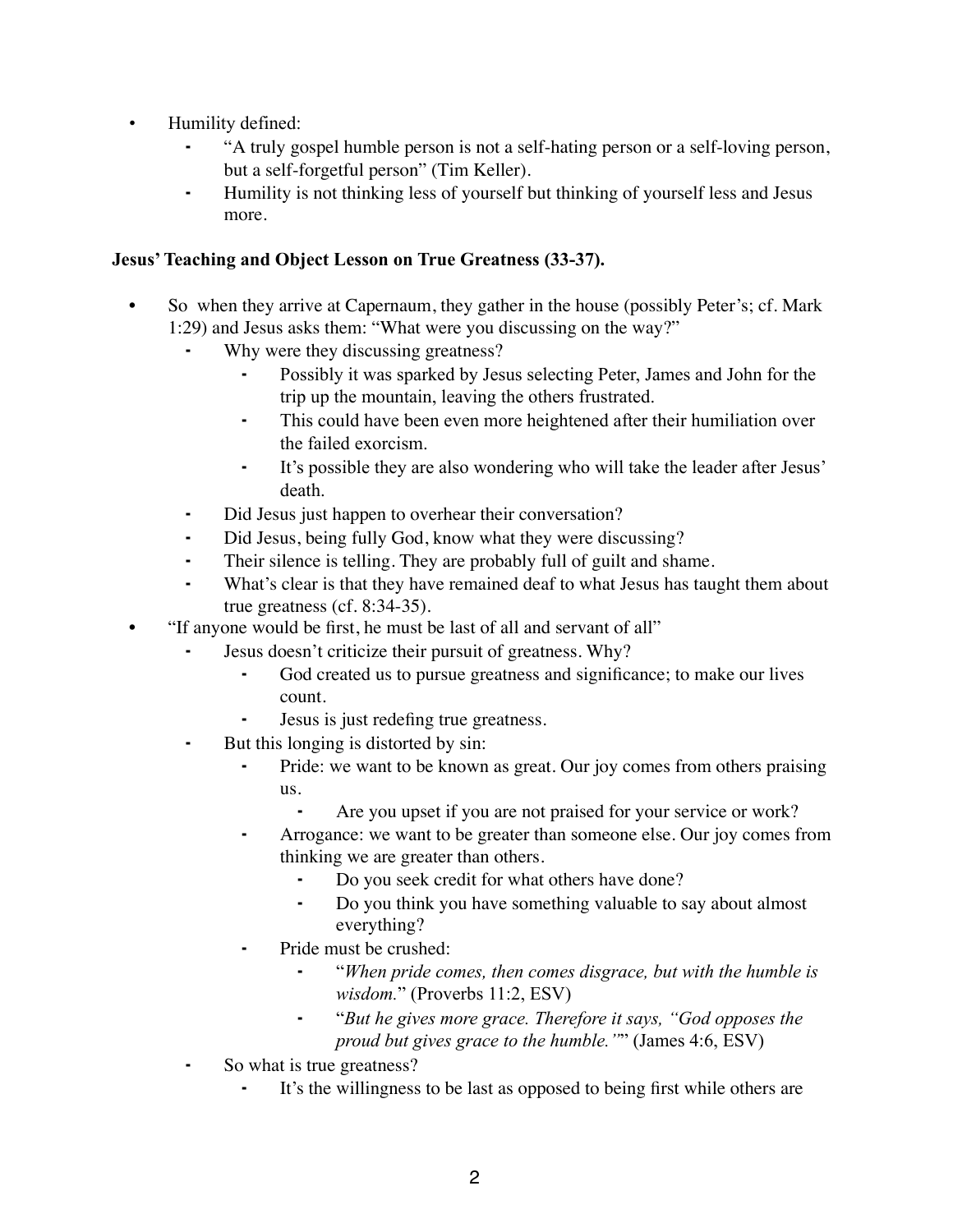second, third, fourth and last.

- It's striving to serve as many people as you possibly can.
- ⁃ Greatness according to God is available to every believer in the common and simple tasks of serving others.
- Object lesson: He puts a child in the midst of them and then embraces this child.
	- Why does he embrace a child?
		- There is nothing you gain in return from serving a child.
			- You probably aren't going to receive praise from a child.
			- ⁃ They might even take for granted your care of them.
			- ⁃ They aren't going to make a big deal of you serving them.
			- ⁃ The point: If you want to be great, look for ways to serve those who have no standing in this world. Care for those no one else cares for.
		- Children, more than any other kind of people, prove how great you really are:
			- ⁃ Do you live to serve?
			- ⁃ Do you live to be praised?
- The point of the object lesson: "Whoever receives one such child in my name receives me, and whoever receives me, receives not me but him who sent me."
	- The highest pursuit in serving is actually not the child, but God.
	- ⁃ You serve "in Jesus' name" to get God.
	- ⁃ Jesus isn't just calling you to live a life of self-sacrifice, he's calling you to reject man's praise and pursue God.
	- You serve children in order to receive God.

#### **Other ministers of the gospel and serving Jesus (38-41).**

- Questions:
	- ⁃ Must all disciples belong to us?
	- Can a genuine follower of Jesus exist outside off our circle?
- John's response shows almost a complete disregard of the lessons from the previous story.
	- ⁃ John comes across as showing entitlement of privilege and exclusion.
	- ⁃ While John is upset that he's not following *us*, his concern should be about this man following *Jesus*.
- Additionally, it's ironic that the disciples are telling this man to stop doing what they could not do in 9:14-29.
- The *gar* clauses offers three grounds for a more tolerant attitude:
	- ⁃ "For no one who does a mighty work in my name…"
		- ⁃ The fact that he can do a powerful miracle shoes that he cannot be an enemy.
	- ⁃ "For the one who is not against us is for us"
		- A warning against cliquishness.
		- ⁃ Yes, there are opponents and outsiders, but we should be cautious in drawing lines of demarcation.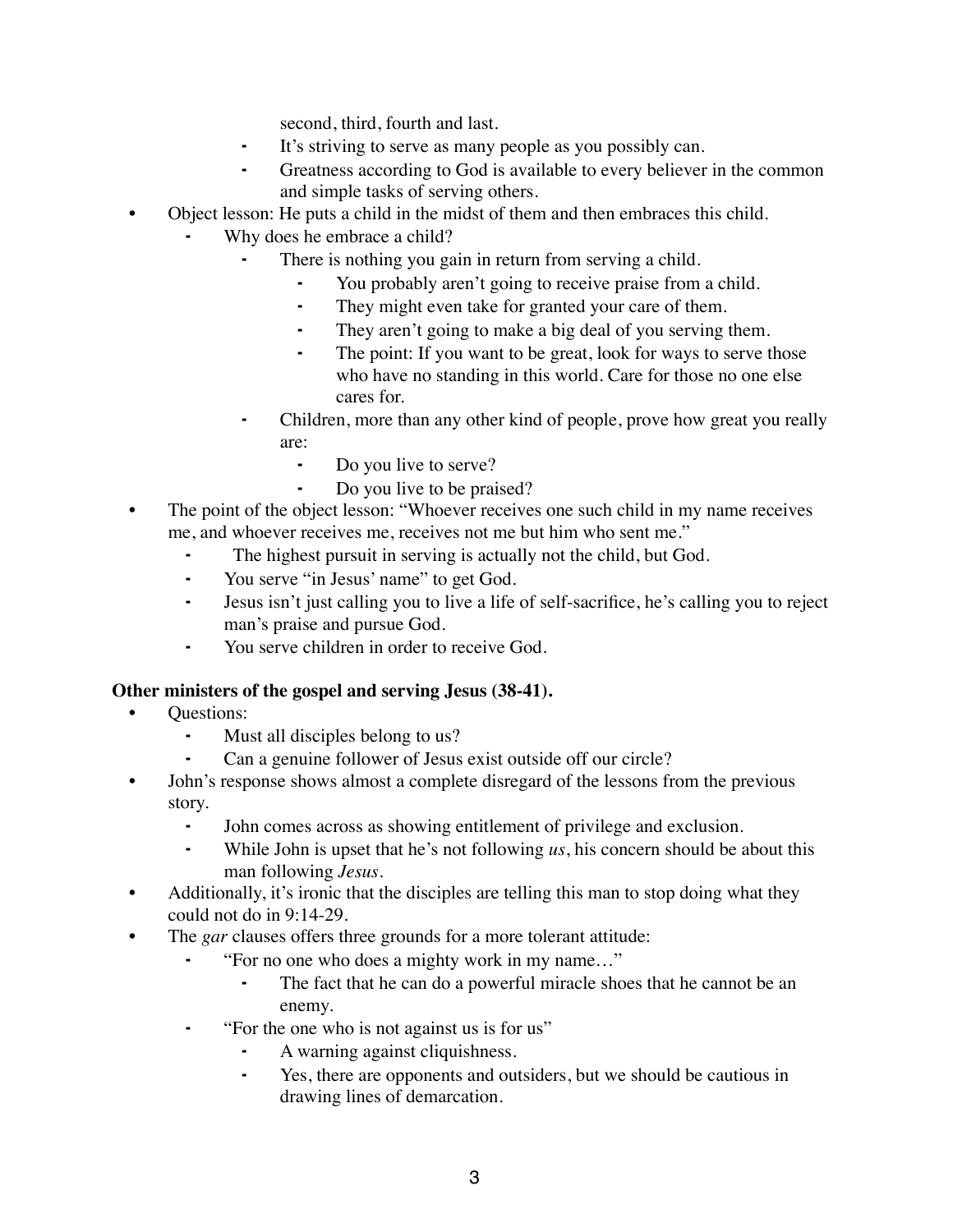- ⁃ "For…whoever give you a cup of water…"
	- A final reminder:
		- ⁃ The humblest act of kindness does not go unrewarded by God.

Do you want a marker to evaluate your health and maturity as a follower of Jesus? What Jesus gives us here is one of the key markers, one of the key pursuits of a maturing disciple of Jesus.

**• Serve with intentional love in the home, church and city.** 

Serve in the **home**:

- Will you fight with your siblings over who sits in the front seat?
- When your parents ask you to do something, do you wait to see if one of your other siblings will respond first?
- Men, do you put the same time and energy into loving and serving your spouse as you do yourself?

#### Serve in the **church**

- Are you willing, will you take a next step to serve in a ministry where few may ever notice?
- Venue Team? Kids?

#### Serve in the **city**

- How can you serve your neighbors?
- How can you serve your co-workers, and not just so you can get a promotion?

### **Read Mark 9:42-50.**

The second truth that Jesus teaches his disciples is this:

### **II. Self-Denial is the Way to Eternal Life (42-50).**

This passage shows us the cost and serious nature of discipleship. Jesus warns of sin's danger to others as well to ourselves. In each case, there is extreme danger.

### **Sin's danger to others (42).**

- Verse 42 is a hinge verse tying these sections together.
	- It repeats the thought of v. 41 that whatever is done to a follower of Jesus, good or bad, is done to Jesus himself.
		- V. 41: the positive: you do good and are rewarded.
		- ⁃ V. 42: the negative: you cause them to stumble and are punished.
			- The lesson of the millstone: Another way to say this is "to be hurled into the ocean with a pair of cement shoes" (Akin).
			- This imagery is dreadful: drowning is a horrible form of death.
	- ⁃ "Little ones" doesn't refer to children but to those "who believe in me," that is Jesus' disciples.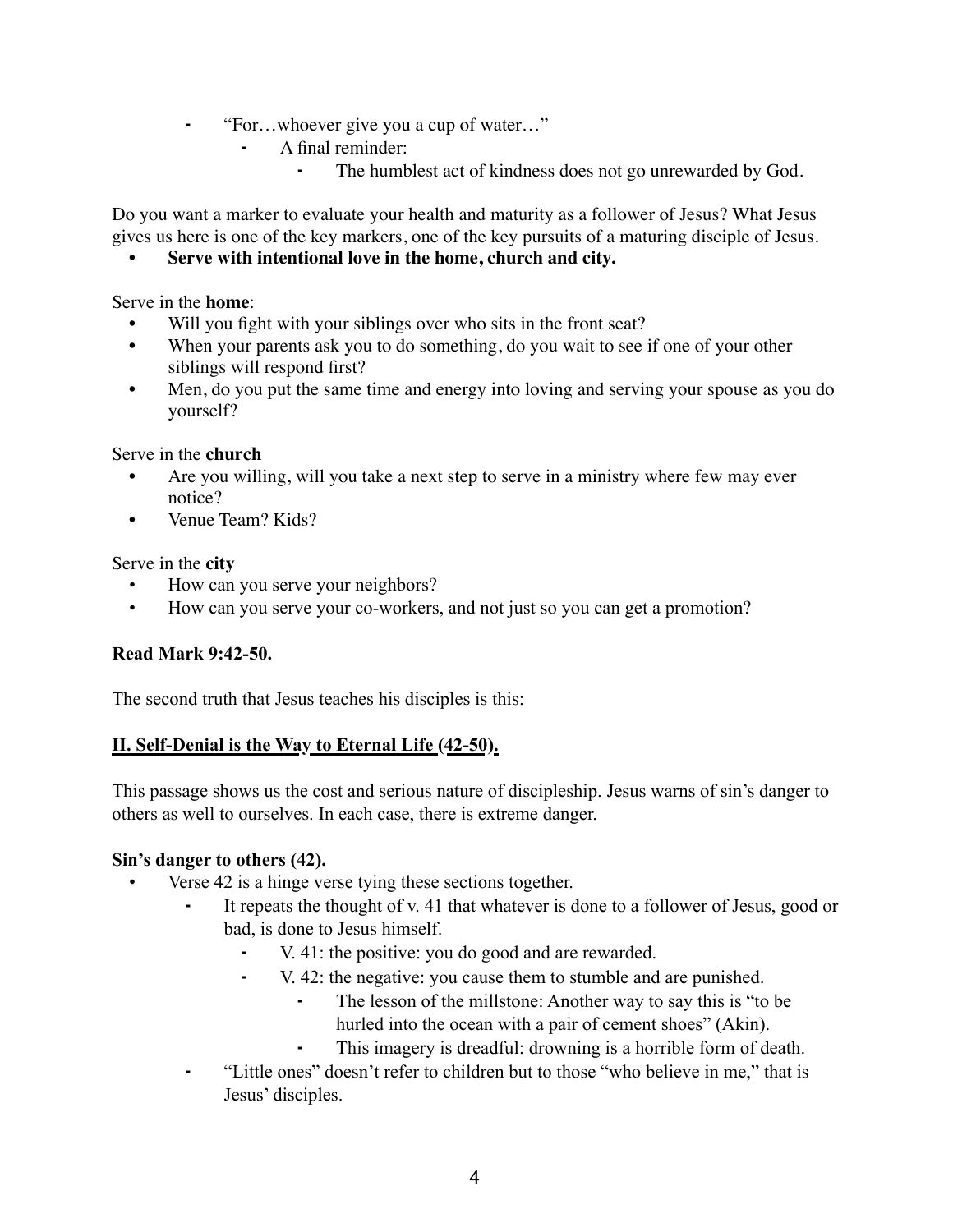- What's this warning all about?
	- Some commentators suggest that Jesus is still addressing pride and that this "watery grave" was a graphic way for Jesus to convey God's wrath against spiritual pride (so Edwards and Akin).
	- Not only should disciples watch their own lives, we are responsible for making sure we don't inhibit, injure or destroy the faith of another disciple.

#### **Sin's danger to ourselves (43-48).**

Textual variant (see note #6 add the end of v. 43 in the ESV):

• "Some manuscripts add verses 44 and 46 (which are identical with verse 48)."

An Extreme Metaphor for Extreme Danger

### **1. The Extreme Danger: Hell**

#### **What does this passage teach us about hell (v. 43, 45, 47).**

- The Greek work used here is *gehenna*.
- *Gehenna* comes from the Hebrew *ge-hinnom* which refers to the "Vally of Hinnom." This valley was where Kings Ahaz and Manasseh (2 Chr 28:3; 33:6) offered human sacrifices.
- "The prophets proclaimed oracles of doom on it, and *gehinnom* became a symbol of final judgment (Isa 31:9; Jer 7:31-32; 19:6)" (Akin).
- V. 48 is a quote of Isa. 66:24 (the last veres in Isaiah in a section on God's final judgment).

*"And they shall go out and look on the dead bodies of the men who have rebelled against me. For their worm shall not die, their fire shall not be quenched, and they shall be an abhorrence to all flesh."*(Isaiah 66:24, ESV)

- What does this passage teach us about hell? Unquenchable fire
	- Other passages on hell: Matt 3:12; 8:12; 13:42; 18:8-9; 22:13 25:30, 41, 46; Rev 20:10; 14-15.

# **The Judgment (from RHC Statement of Faith)**

*God has appointed a day, wherein He will judge the world by Jesus Christ, when every one shall receive according to his deeds; the wicked shall go into everlasting and conscious punishment and the righteous into everlasting life (Matt. 25:46; John 5:22, 27-29; Acts 17:31; Rom. 2:6-11; 2 Cor. 5:10; 2 Thess. 1:7-10; 2 Tim. 4:8; Rev. 7:13-17; 14:9-11).*

What makes hell so tragic is that it's eternal separation from God, the source of life and all things good.

### **Apologetic Sidebar:**

• How could a loving God send people to hell?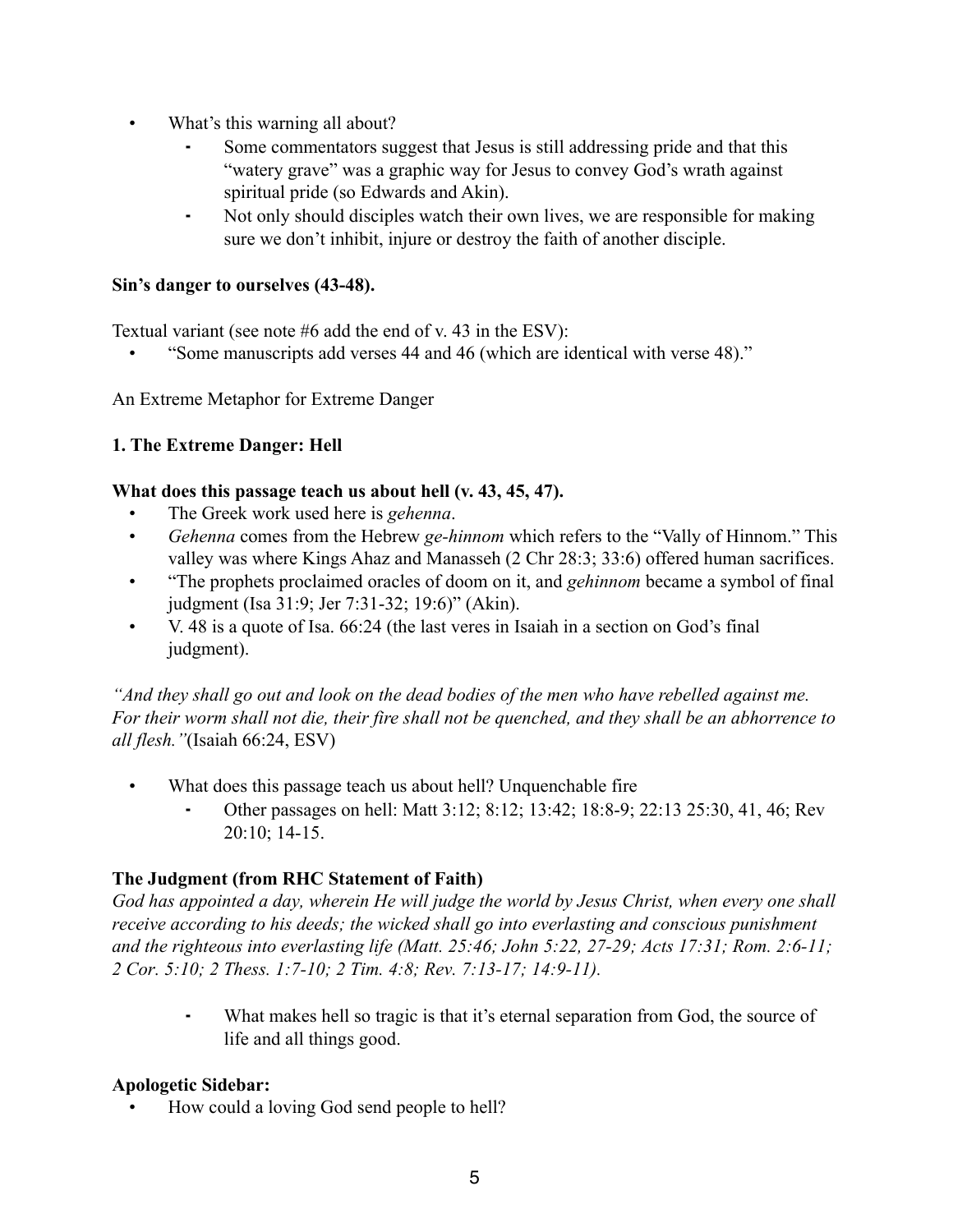⁃ Rebecca McLaughlin in her recent book *Confronting Christianity* devotes an entire chapter to this topic. She helps us see that we cannot separate God's love and God's judgment.

"Think of the anger you feel when you see school children shot, women raped, or people beaten because of the color of their skin. Think of your anger at the slave trade, the Holocaust, and global sex trafficking. When you analyze that anger, its root is love….And the more we love, the more easily our anger is kindled. We rush to defend our children from the least attack because we love them: anyone who harms them inspires our fury."

She then takes us to the cross of Christ and the gospel:

"Imagine that this kind of love-motivated anger is so deeply entrenched in the heart of God that your own commitment to justice is like a drop in the ocean….God's anger at the Holocaust, God's anger at the slave trade, God's anger at abuse and murder and cruelty and neglect was all poured out on Jesus on the cross. That was what [Jesus] dreaded: not the nails in his hands."

"Every evil of our hearts has been laid on him and paid for by his death, and each of his beautiful acts of love is credited to our account. We have all rejected God and deserve his rejection in return. The choice we have is this: to face hell by ourselves or to hide ourselves in Christ."

- Common misbelief: Most people are good and the balance of the scale will tip towards heaven over hell.
	- Rarely do you find an obituary where it says someone is going to hell.
	- The reality: we all deserve hell.
- The choice is between the kingdom of God (life) and "unquenchable fire."

Transition: "Extreme danger calls for extreme measures of escape" (Jon Bloom).

# **2. The Extreme Metaphor: Mutilation**

• Eyes, hands and feet are all-inclusive of what we see, what we do and where we go (so Akin, Edwards). They stand for sins that can be committed with these body parts. Paul speaks of a similar way in Rom. 6:12-13.

"*Let not sin therefore reign in your mortal body, to make you obey its passions. Do not present your members to sin as instruments for unrighteousness…*" (Romans 6:12–13a, ESV)

• *Eye* could represent coveting, lust or adultery. *Hand* could represent theft or murder. *Feet* could represent going somewhere to commit a sinful act.

# **What does Jesus NOT mean by this metaphor?**

- Jesus did not intend for this to be take literally.
	- Bodily mutilation was forbidden in Judaism (cf. Deut. 14:1; 1 Kgs 18:28; Zech.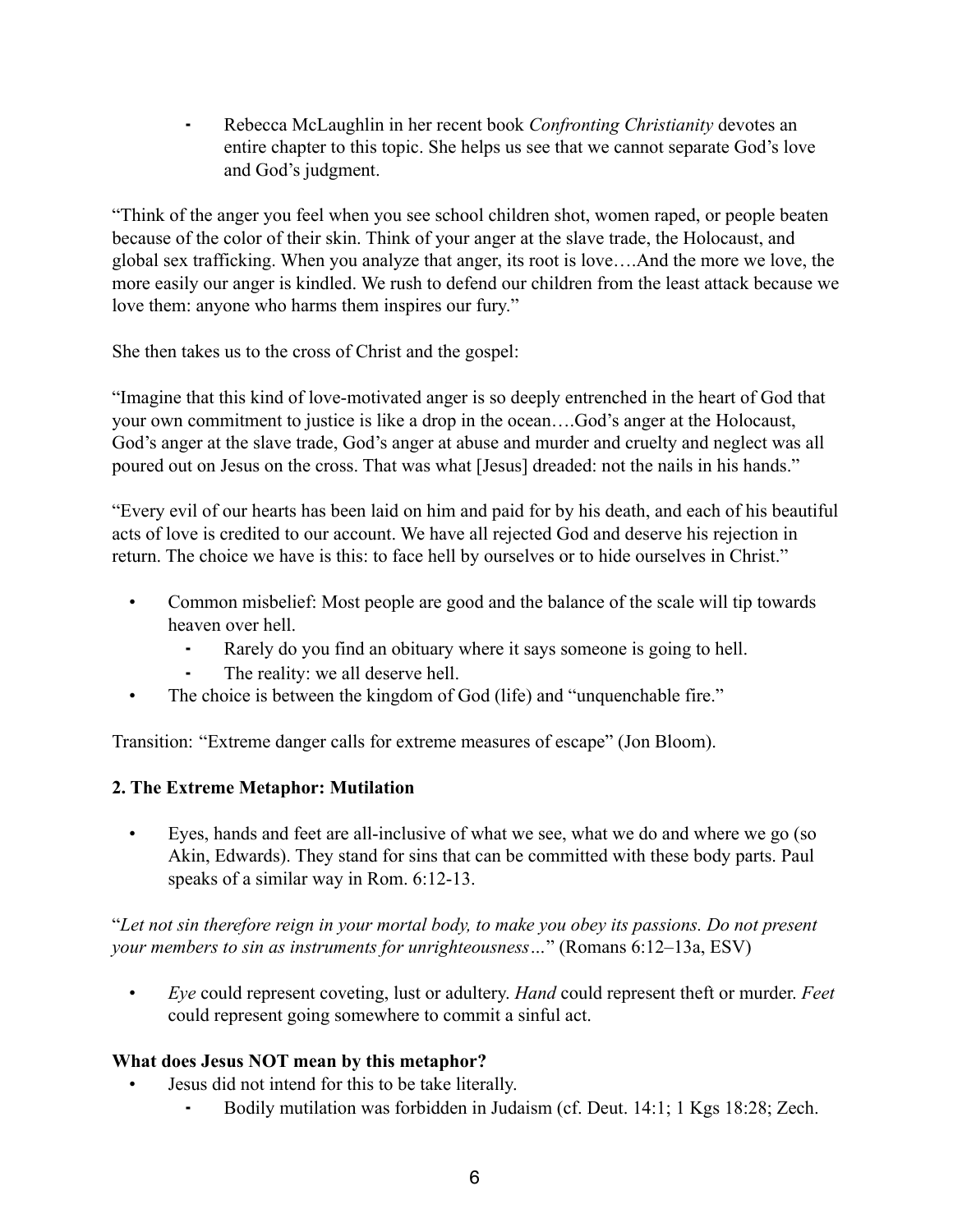13:6).

- Cutting off your hand and foot and tearing out your eye will do nothing to help you gain eternal life.
	- Your hands don't sin because of nerves and muscles.
	- ⁃ You sin because of something so much deeper. Sin flows from the sinfulness in our hearts.
- Our temptation:
	- ⁃ The discount or minimize the importance of these verses.
	- ⁃ We can't do this.

# **What does Jesus mean by this metaphor?**

- How are we to understand this passage in light of the life, death and resurrection of Jesus?
	- ⁃ Because of Jesus' perfect life and sacrificial death, I can be forgiven of my sin.
		- The death of Christ cancels the debt that I owe for my sin. Jesus bore God's wrath for every single one of my sins (past, present and future). This such good news.
	- ⁃ My receiving of forgiveness because of the death of Christ should not lead me to the minimizing of but rather to the empowering to kill sin by the Spirit.
		- Paul argues this way in Romans 6.
			- ⁃ *How can we who died to sin still live in it? (Rom. 6:2).*
			- ⁃ *For one who has died has been set free from sin (Rom. 6:6).*
			- ⁃ *So you also must consider yourselves dead to sin and alive to God in Christ Jesus (Rom. 6:11).*
			- ⁃ *Let no sin therefore reign…but present yourselves to God as those who have been brought from death to life, and your members to God as instruments for righteousness" (Rom. 6:12, 13).*
			- ⁃ "*So then, brothers, we are debtors, not to the flesh, to live according to the flesh. For if you live according to the flesh you will die, but if by the Spirit you put to death the deeds of the body, you will live.*" (Rom. 8:12–13)
- What Jesus is teaching here is not mutilation but mortification.
	- ⁃ "A saving faith is a fighting faith" (Akin).
	- ⁃ There's no room for passivity toward sin in our lives. As John Owen says, "Be killing sin or it will be killing you."
	- ⁃ This is a radical picture of an assault and warfare against our own sin. We must consciously kill our sin by Spirit-empowered effort.
	- ⁃ Our warfare on our heart must be of the intensity of chopping off a hand and gouging out an eye.
- Anything that is a potential stumbling block for sin in your life must be amputated.
	- ⁃ What in your life needs to be cutoff? A habit, a relationship, a career, a personal freedom.
	- What in your life is not fueling passion and joy for God?